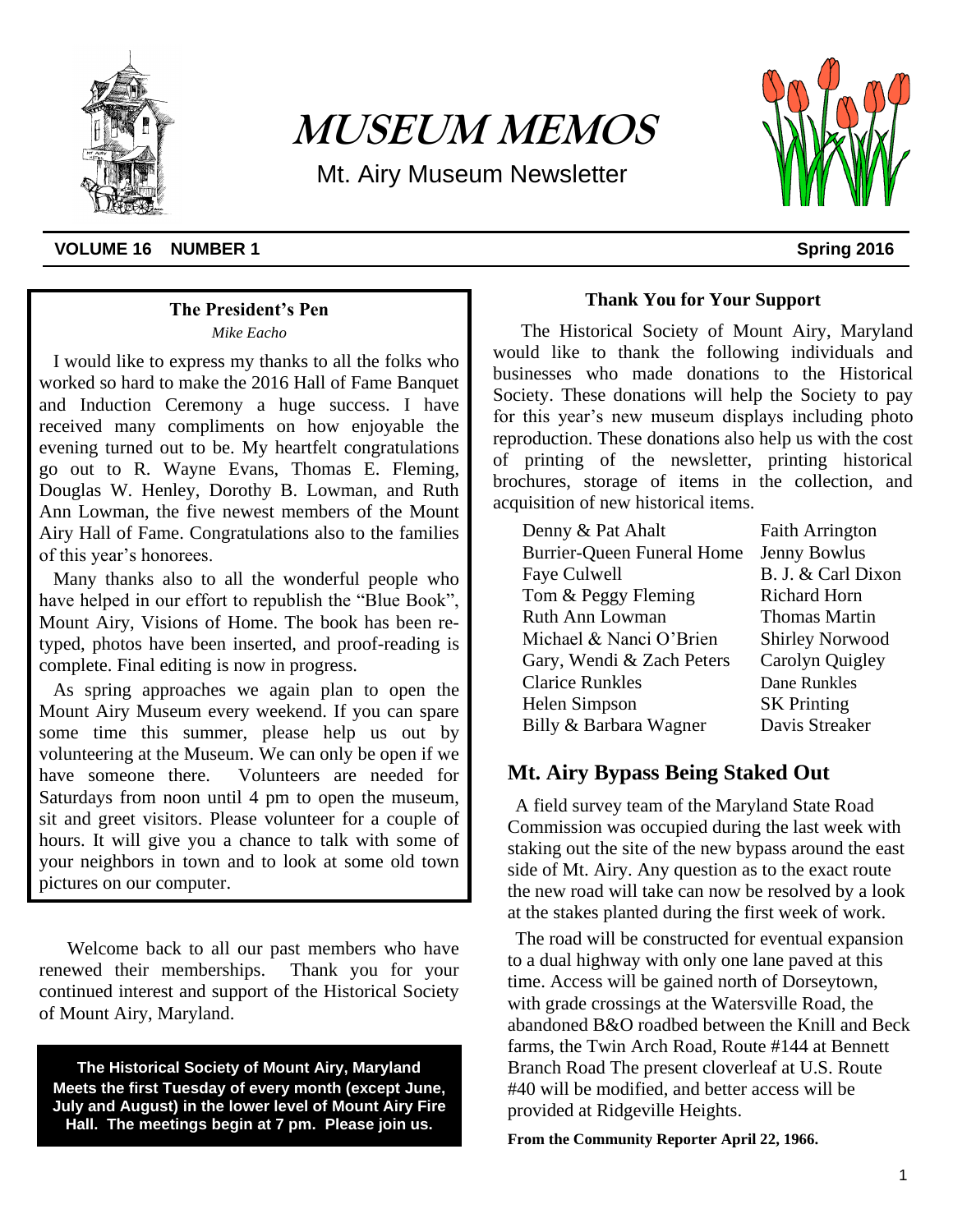### **Support for the Mount Airy Hall of Fame**

The Historical Society of Mount Airy, Maryland would like to express its sincere gratitude to the many businesses in our community that supported this year's Mount Airy Hall of Fame Dinner and Induction Ceremony. Without their generous sponsorship we could not honor these deserving members of our community. The support of these businesses allows us to publish the Hall of Fame program, present the plaques and pins to the honorees, and decorate the tables with flowers. Their support also helps fund many of the organization's activities during the year. Most of these businesses have been supporting the Hall of Fame Dinner and Induction Ceremony every year since it began in 2000. Please support the following businesses, which have supported us so generously over the years.

American Legion Post 191 Blade Busters Lawn Cutting, Firewood, Snow Removal Blossom & Basket Boutique Brick Ridge Browning Reagle Insurance Agency Burrier-Queen Funeral Home and Crematory, P.A. CBI Development Group Century Ford, Dodge, Chrysler & Jeep Charlie Condon, Real Estate Teams, LLC Damascus Community Bank Electrical Solutions Michael Dixon 4 County Lions Green-Living Homes, LLC (Frank Dertzbaugh) Health Unlimited Family Fitness and Aquatic Center Jeff Barnes Chevrolet, Inc. Jerry's Trophies, LLC Kerry Mandrik, Long & Foster Realtors Kiwanis Club of Mount Airy Lindquist Insurance / Sherman - Emerson Insurance Mary Hushour, Realtor Long & Foster MacKenzie A. Kantruss, Attorney at Law Mount Airy Ace Hardware Mount Airy Lions Club New Windsor State Bank New York J&P Pizza Paul Clay, Real Estate Consultant RE/MAX Realty Point to Point Land Surveyors Raymond Law Center, P.C Rotary Club of Mount Airy Snap Fitness SK Printing Steve Jackson Real Estate Teams, LLC Team Bonnie and Maureen - RE/MAX Realty Plus

T.E.M. Trucking, Inc. Pool Water, Stone, Etc. The Greater Mount Airy Chamber of Commerce The Mount Airy Inn Tim Barkley Law Offices Van Mar Associates, Inc. Engineers, Planners, Surveyors Wagner Meats / Mt. Airy Locker Co.

Many thanks also to the ladies from the American Legion Hall who prepared the wonderful dinner, all the ladies who baked cookies, the people who worked so hard preparing the event, and those who decorated before the ceremony.

# **Zip Code 50 Years Old**

The following advertisement appeared in the Mount Airy Community Reporter on April 8, 15 and 22 1966.



# **Hall of Fame Class of 2016**

On March 17, 2016, the Historical Society of Mount Airy inducted five new members into the Mount Airy Hall of Fame. The Class of 2016 includes R. Wayne Evans, Thomas E. Fleming, Douglas W. Henley, Dorothy B. Lowman and Ruth Ann Lowman. This group of inductees expands the overall membership to 110.

All of those nominated for this honor were truly special, but only five could be selected. They all contributed to the Mount Airy community in a positive way. The accomplishments of the nominees are described in the following paragraphs.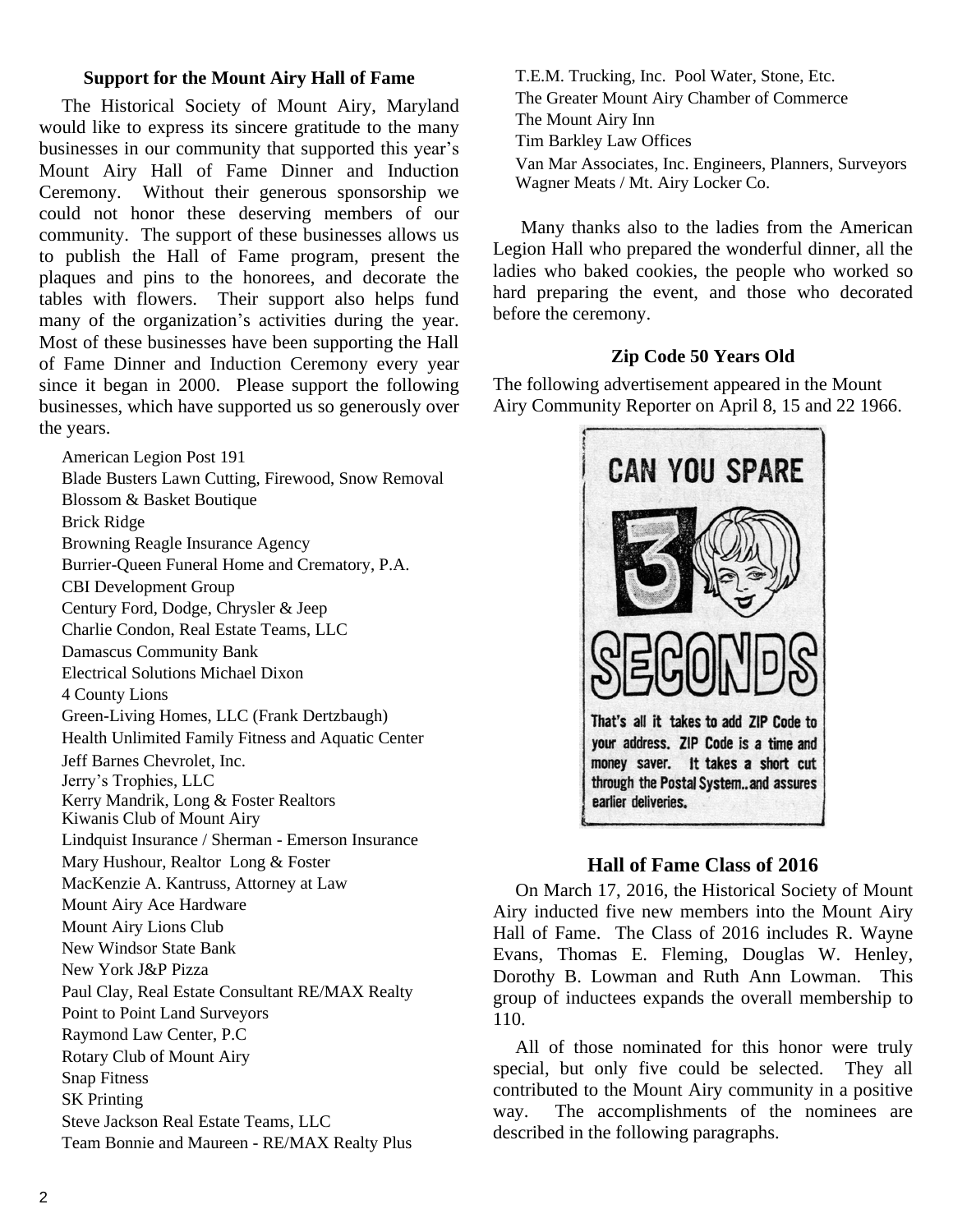# **R. Wayne Evans**

September 25, 1947 -- Community Volunteer

Wayne was born in Washington, D. C. He grew up in Oxon Hill, Maryland and graduated from Oxon Hill High School in 1965. Wayne attended the University of Maryland Institute of Applied Agriculture.

After graduating from the University of Maryland, he spent two years in the United



States Navy serving on the aircraft carrier Yorktown.

When Wayne returned home, he began his career as a Golf Course Superintendent. He retired in 2012 and was honored by the Mid Atlantic Section of the Golf Course Superintendents of America for his over forty years of service with an honorary Lifetime Membership. He has continued to work at Clustered Spires Golf Course in Frederick part-time.

After retiring, Wayne began woodworking and furniture refinishing in his shop/Man Cave. In May 2012 he joined the God's Kitchen staff at Calvary United Methodist Church and can be found there most Thursday nights. Through his work at the church, he has become an active participant in the Methodist Men's Group taking on many community projects and representing Calvary at regional Methodist Men's meetings. Wayne is frequently asked to create sets (Pirate Ship, Control Panel for Space Ship, and Tiki Hut) for the Vacation Bible School.

Wayne has been an active member of Lions Club International. During his time in the Mount Airy Lions he has worked on many events. He helps manage the two Lions' Yard Sales and Fall and Spring Festivals each year. Wayne is co-chairman of the annual Lions Club Carnival in June. He has been Membership Chair for several years and has been in charge of working with families that receive food baskets and toys for Thanksgiving and Christmas. In 2014 Wayne was awarded the title of Melvin Jones Fellow. This is an honor given by Lions International to Lions for "Dedicated Humanitarian Service" in their communities.

Wayne is also an active member of the American Legion Gold Star Post 191, MAMSA and the Historical Society of Mount Airy. "I love the speakers at the monthly meetings and working Saturday afternoons in the Museum." The history of Mount Airy, the Railroad and the surrounding area are of particular interest to him.

Wayne and his wife Carol have been married for 46 years. They have two sons, Chris and Jason, and four grandchildren, Maddie, Taylor, Isabella and Connor. They have lived in Mount Airy since 1989. "I always loved the small town atmosphere and Mount Airy has really become our hometown."

#### **Thomas E. Fleming**

November 14, 1953 --

Volunteer Fireman / Community Volunteer

Tom was born and raised in Mount Airy. He is a 1971 graduate of South Carroll High School. He worked for the Montgomery County Traffic Signal Division for two years and then with the Bethesda Fire Department that became part of the



Montgomery County Department of Fire and Rescue Services. He was a member of the Montgomery County Collapse Rescue Team and the Maryland Task Force 1 Team. Tom was deployed to the Oklahoma City bombing for ten days in 1995 with the Maryland Task Force 1. He was also deployed to the Olympics in Atlanta, GA and to Hurricane Fran in North Carolina. Tom was the Search Team Leader, which involved working with the search dogs and their handlers. He retired after 30 years of service with the rank of Captain.

Tom has been actively involved with the Mount Airy Volunteer Fire Company since he was 14. He is a life member with 44 years of service. He has held the rank of fire lieutenant through chief. He has served on the Board of Managers and held various committee chairs. Currently, he is the Engineer and is responsible for the maintenance and safety of all the equipment. He is a member of the Town Streets and Roads Commission and is now serving as the chairperson. He assists the Auxiliary to the Fire Company and the Mount Airy Lions Club with the Spring and Fall Festivals as well as both the Lions and Fire Company carnivals. In the past he has been an assistant coach for MAYAA baseball. He is a member of the Historical Society of Mount Airy.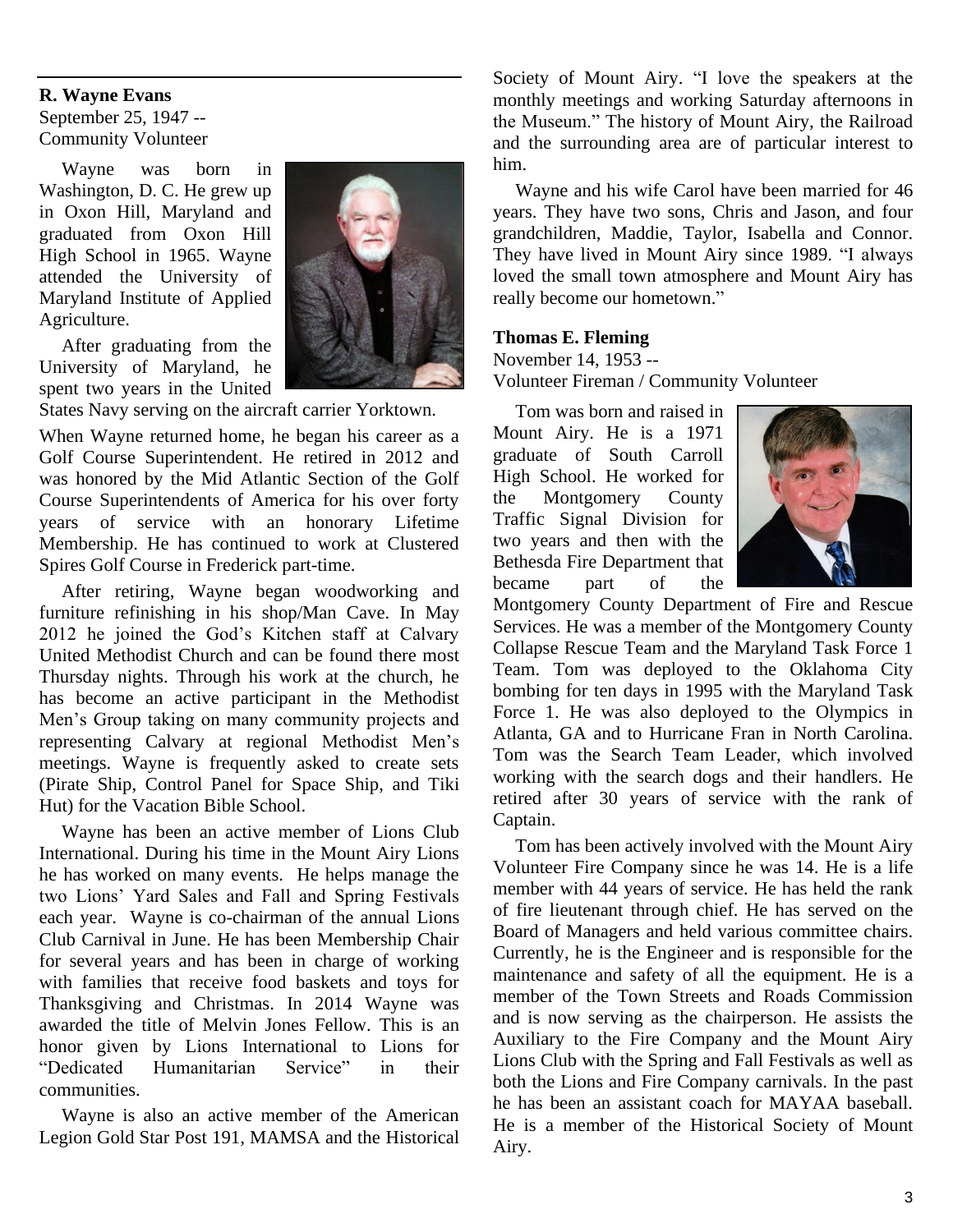He and his wife Peggy have been married for 43 years. They have two children, Tricia and Donnie, and two grandchildren, Keegan and Caitlin.

#### **Douglas W. Henley**

June 12, 1947 -- September 10, 2014 Businessman / Community Volunteer

Douglas was born and raised in Mount Airy. He graduated from Mount Airy High School in 1965. After graduation he joined the United States Navy and served his country honorably on the USS Sellers from 1965 – 1969 and was a Vietnam era veteran. He returned to Mount Airy and worked for the Montgomery



County School Board for ten years before opening and operating Rewster's Restaurant and Lounge in Taylorsville. He was also owner and operator of Convenience Catering, which supported events in the Mount Airy area and provided jobs and services to the community.

Douglas was a 46-year member of the American Legion Gold Star Post 191 and was presented an Honorary Life membership in 1981. He was fully committed to the Four Pillars of the American Legion, which are Veteran's Affairs and Rehabilitation, National Security, Americanism and Children and Youth. He showed his commitment to these principles every day and even went as far as serving and as Commander on a Post, County, District and State level; serving as Department of Maryland Commander (State) in 1981-1982. After finishing his year as Department Commander he went on to serve as the American Legion National Membership Chairman for five years.

In addition to his service to the American Legion, he was also a charter member of Gold Star Squadron 191, which is known as the Sons of The American Legion (SAL). He was instrumental in the charter as a supporting sponsor from the American Legion. He was presented an Honorary Life membership to the SAL in 1998.

Douglas gave his time and charity to many programs within the Mount Airy area to include supporting the Lions Club, Mount Airy Volunteer Fire Company, Boys and Girls Scouts, American Legion baseball and many more. In recognition of his time and generosity to the Maryland Special Olympics through his reach back to the community and throughout the state, the Detachment of Maryland, Sons of The American Legion in April of 2015 renamed their annual fundraiser for youth programs to the Douglas Henley Memorial – Laps of Love, which raises funds for Special Olympics Maryland, Casey's Care and the American Legion, Child Welfare Program.

Upon his death he was still actively involved with the Legion on all levels serving as Chairman of the Time and Place Committee, a position he held for 25 years.

Douglas loved Mount Airy and was always willing to assist in any way so the various organizations throughout the town succeeded. He gave of what he had freely, never wanting recognition.

Surviving in addition to his wife Marsha are his children, daughter Kelly, son Jay, daughter Katie and a daughter-in-law Jami Shipley-Henley He was predeceased by a son, David. He has three grandchildren Logan, Aubrey and Bohde (deceased).

### **Dorothy B. Lowman**

June 9, 1913 -- Community Volunteer

Dorothy was born on a farm in Winfield, Maryland. She lived on the farm with her parents and four older brothers. She went to a one-room school in Winfield through the third grade. When she was eight years old, her mother died and she moved to



Mount Airy to live with her Aunt Lula Pickett. She graduated from Mount Airy High School in 1930. In 1932 she graduated from Towson State Normal School (now Towson University) 1932 with a teaching certificate.

Dorothy married Lester Lowman in 1941 and they lived in Mount Airy until 1998, when they moved to Homewood at Williamsport where she still resides. They had been married 61 years when Lester died in 2002.

Dorothy began her career in education teaching fourth grade at Mechanicsville where she taught for two years. She then taught at Winfield Elementary for 14 years. Dorothy stopped teaching when her daughter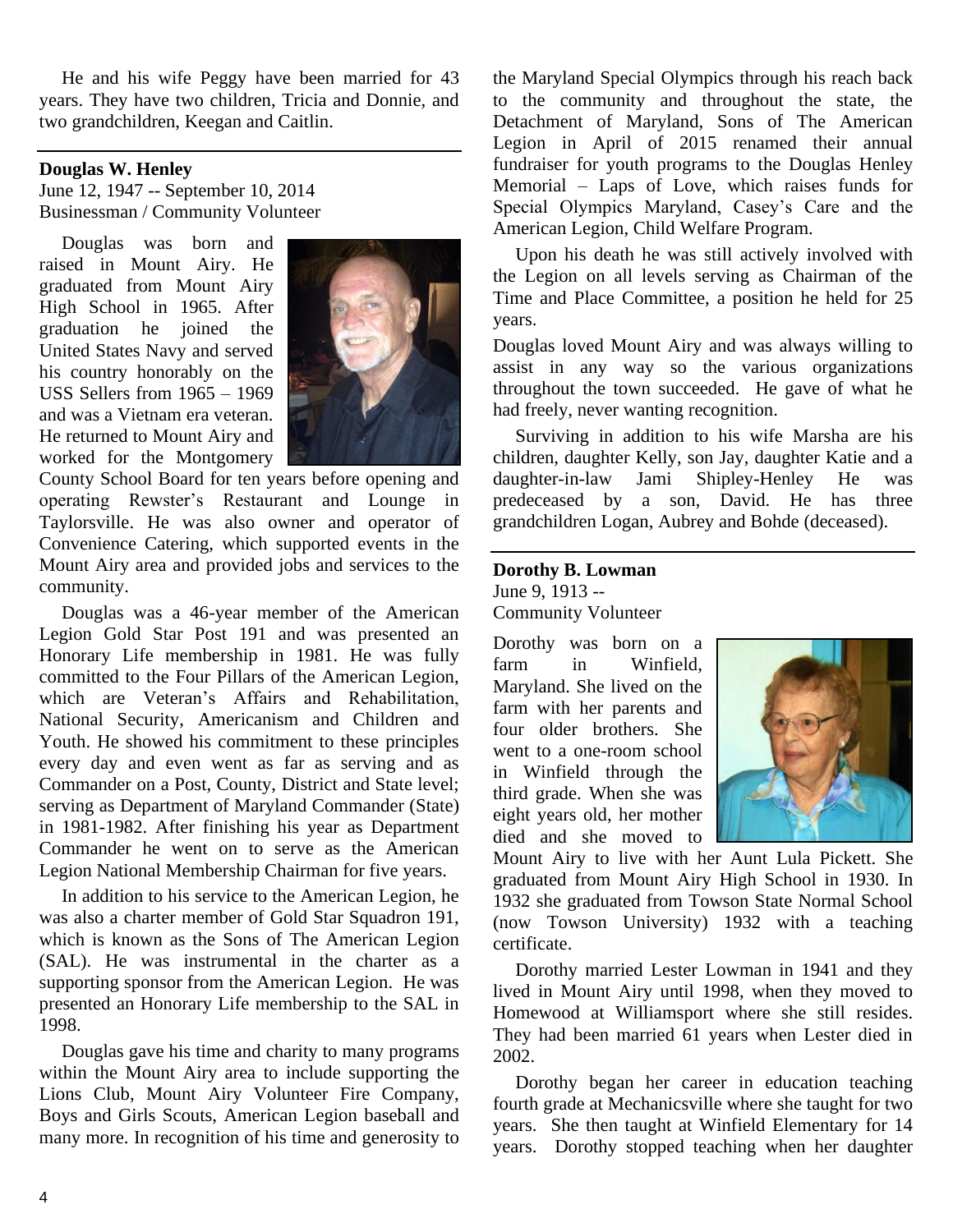was born in 1948. In 1954, she returned to the classroom teaching fifth grade at Mount Airy Elementary until her retirement in 1974. She has touched the lives of many children in Carroll County.

While living in Mount Airy, Dorothy was a member and past president of the Mount Airy Garden Club. She enjoyed gardening and working with her flowerbeds and participating in the Christmas door decorations each year. She was a member and past Worthy Matron of the Order of the Eastern Star. She has been a member of Calvary United Methodist Church in Mount Airy since 1925 and taught Sunday School for many years. She is a member and past secretary of the Carroll County Retired Teachers and enjoys keeping in touch with her many friends in the organization. She is member of the Delta Kappa Gamma Society, Omicron Chapter and was a past social chair.

Dorothy was instrumental in establishing the Ridge Swim Club. She was on the board and was the membership chair at its beginning.

She enjoys reading and keeping up with her family including her daughter Mary Lou, four grandchildren, five great grandchildren and two great-great grandsons, and many nieces and nephews (and greats).

# **Ruth Ann Lowman**

November 23, 1936 -- Community Volunteer

Ruth Ann was raised on the only dairy farm in the Mount Airy town limits, "The Dorsey Farm". She enjoys telling stories about living on the farm.

Ruth Ann is a Mount Airy native. She attended all 12 years and graduated from the Mount Airy High School in 1954. She says it was exciting to work her way up to the third floor to become a senior.

She retired after having done office work with various companies associated with bridge construction, real estate and trucking. She now spends her time volunteering within the community.

She is a Life Member of the Beta Sigma Phi Sorority, active member of the Mount Airy Historical Society and volunteers at the Mount Airy Historical Museum, 55+ Club, and Mount Airy Senior Center, where she is known as the "Plant Lady". She is a member of Calvary United Methodist Church.

Ruth Ann is very thankful for having grown up in Mount Airy, her hometown.

The following article appeared in the Mount Airy Community Reporter on Friday, April 22, 1966.

# **Barber Completes 38 Years' Service In Mount Airy**

# **J.B. Pryor Arrived Here In 1928 – Currently Renovating Entire Shop Interior**

J. B. Pryor arrived on the Mt. Airy scene on April 28, 1928, and has pursued the trade of barber in one shop or another ever since. In reminiscing about his early days here when the price of a haircut was 35 cents, Mr. Pryor commented about the sacrifices which he made to save the money to set up his shop without borrowing money to start. The depression of the thirties hit him just as things were getting well under way, just as they did many others at the time.

Undaunted by the passage of time, Mr. Pryor is currently renovating the entire interior of his shop. New wall paneling, new lights, new blinds, new cabinets, new paint and a new door and two new barber chairs still undelivered will make the shop completely over. He said that he is trying t set an example for all the downtown merchants. He feels that the new clean attractive place of business will attract new trade as well as improve the entire image of the downtown area. The topper to the story, however, is the fact that Mr. Pryor is spending his own funds for the renovation of the rented quarters with no expectation of direct remuneration. This kind of spirit is contagious, and with the Chamber of Commerce breathing new life, the face of downtown Mt. Airy may undergo further change in the near future.



**Advertisement from the Community Reporter April 15, 1966**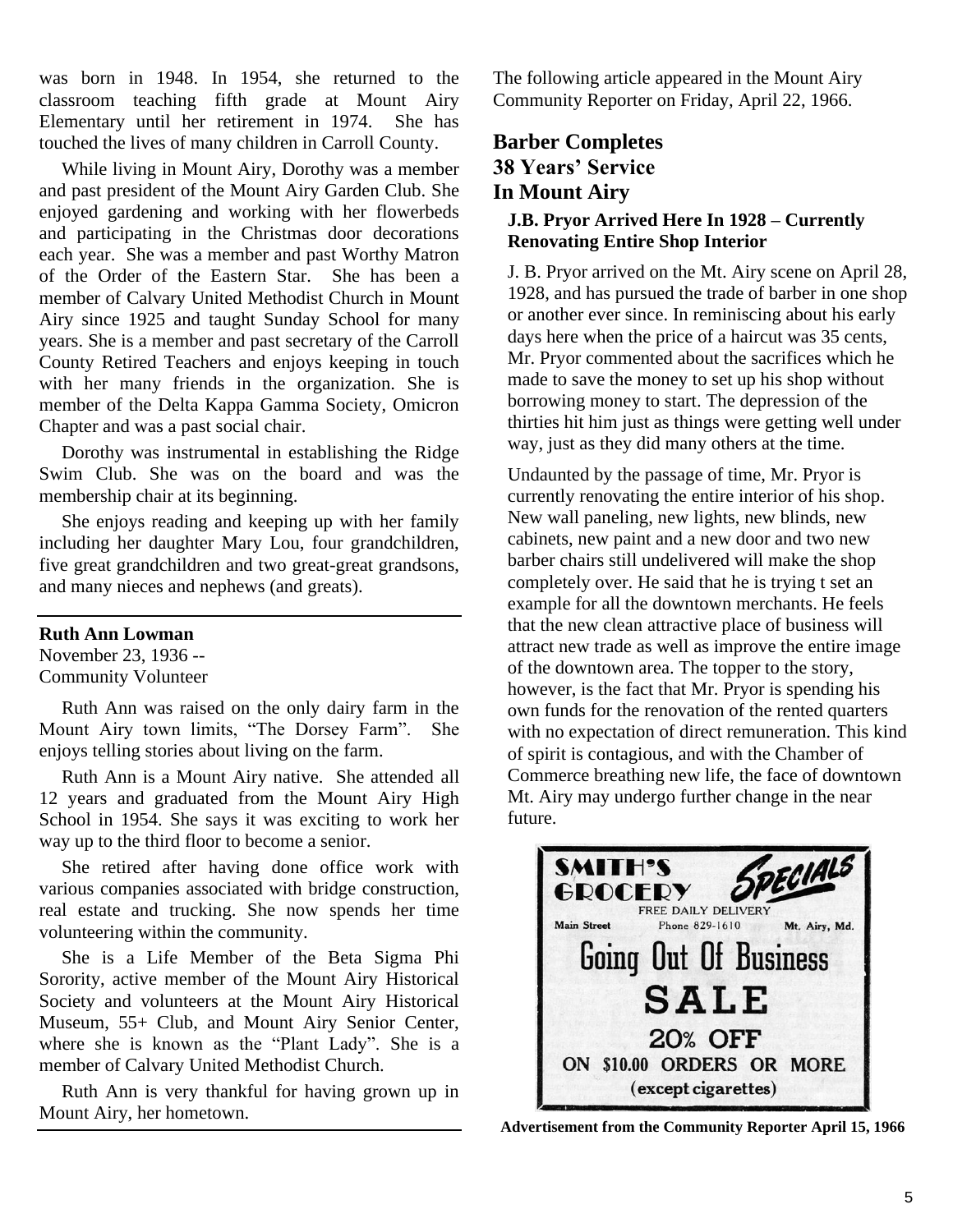For those of you who were not able to attend this year's Hall of Fame Banquet and Induction Ceremony, this photograph appeared in the Hall of Fame Program. It shows the Mount Airy Boys Band of 1937 standing in front of the Calvary Methodist Church. From the caption you can see that the band won first prize during the Carroll County Centennial on June 2, 1937.

The names of the members of the 1937 Mount Airy Boys Band were provided to the Historical Society by Ruth Ann Benson. Ruth Ann's mother, Dorothy Browning, always wrote the names on the back of pictures so that people could be identified for future reference. Thank you, Ruth Ann, for this priceless piece of Mount Airy's history.



**The Mount Boys Band**

Shown in the photograph are:

Front Row (l to r): Bobby Boone, Pat Beck, Bobby Williar, Rufus Day, Bernard Wilkins, Gordon Skeggs, Bob Browning, Buddy Yingling, Charles Norwood, Kenneth Williar, and Mr. Roy F. Strine, conductor.

2nd Row (l to r): Walter Brown, Edward Harrison, Edward Day, Murray Ryan, Kenneth Burdette, Carlton Rigler, and Norman Murray, Jr.

3rd Row (l to r): Buddy Hood, Buddy Hillry, Bob Riddlemoser, Everett Mullinix, Bob Murray, and Jack Welsh 4th Row (l to r): Jack Hardy, Jack Leatherwood, Nathan Dorsey, Jr.

5th Row (l to r): Billy Merrimack, Herman "B" Beck, Charles Dodson, and Lindsay Browning..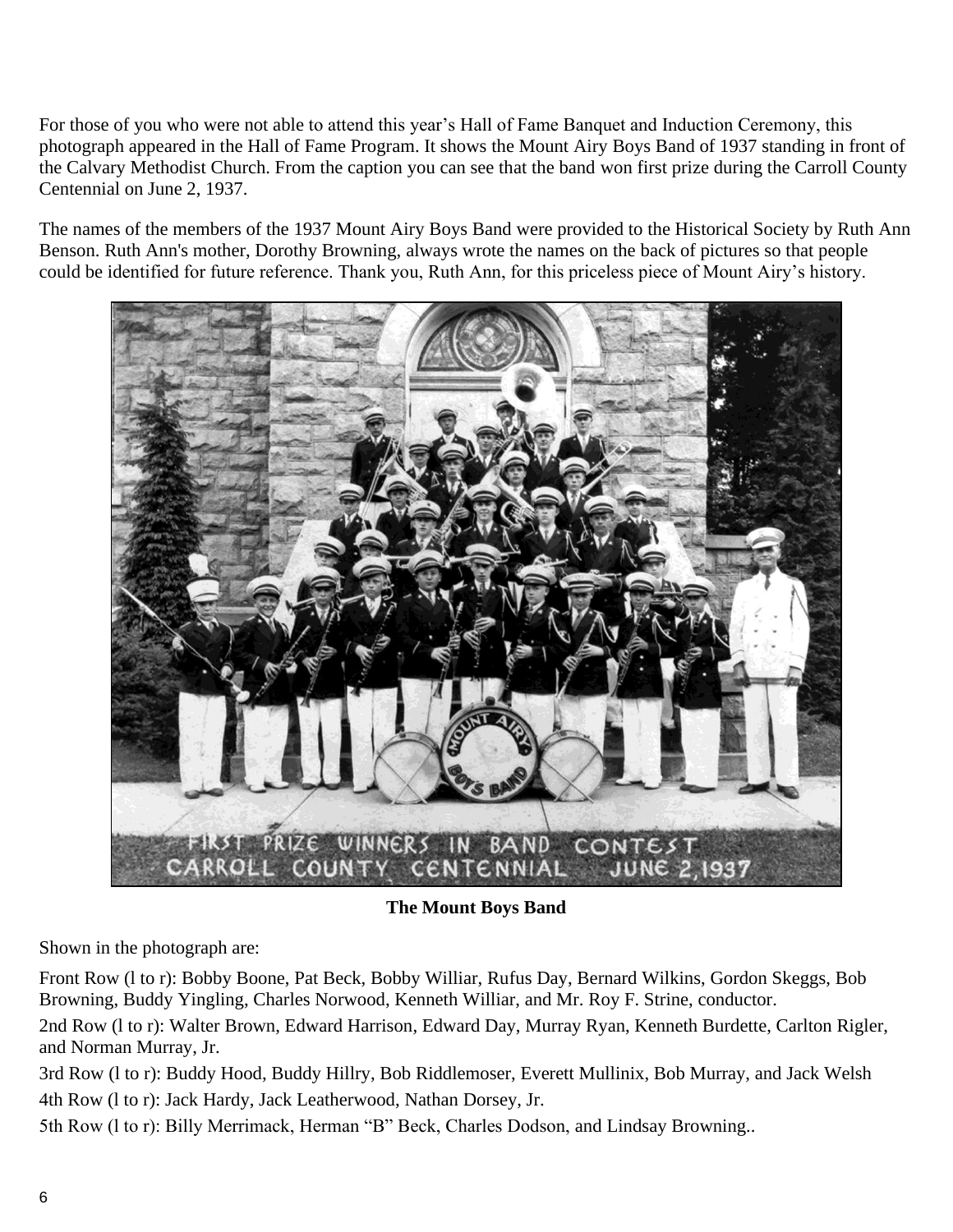# **Historical Memories from Fifty Years Ago**

*Compiled by Althea Miller*

 The information for these Historical Memories was compiled from articles in the January, February and March, 1966 issues of the Community Reporter. The newspaper was the main source of information for Mount Airy residents and surrounding areas from November 29, 1929 until the last issue on July 1, l983.

- A special worship service is planned for January 23 at 3:00 P.M. for all citizens of Mount Airy. The service will be called "Public Prayer for Christian Unity" and will be held at the elementary school auditorium. The service will be led by clergy of different faiths: Rev. Plank (Brethren), Father Altman (Roman Catholic), Rev. Cameron (Lutheran), Rev. Mauradian, Rev. Elgert, Rev. Boyer, Rev. Baxter (Methodist) and Father Pegram (Episcopal). 1/7/66
- The installation of new officers highlighted the recent meeting of the Mount Airy Kiwanis Club was conducted by Andrew Mason, Lt. Gov. of the Capital District. Installed were: Richard Hague, president; Richard Wilson, vice president; Harrieton Merritt, secretary; and John W. Devault, treasurer. Robert Browning is the immediate past president. 1/7/66
- The boys basketball team had a 2-2 record during the Christmas season losing to Littlestown and Linganore but defeating the Alumni and Frances Scott Key. They are 1-0 in the county league with an overall record of 4-4. 1/7/66
- The Mayor and Town Council were presented with a petition for annexation containing names of 56 property owners/voters from the Ridgeville area. The council accepted the petition. A second petition for annexation was presented by Carroll Robinson, a local electrical contractor, for an undeveloped tract of land on Watersville Road across from the high school. Mr. Robinson plans to develop one of the large lots in the near future. 1/14/66
- The boys basketball team is in a 3 way tie for 1st place in the Carroll County Basketball League. In the game with Taneytown Wilson Etzler and Mike Day scored 24 and 22 points respectively for a 87-52 win. Despite a 24 point effort by Mike Day and 20 points by Charlie Magin, the Bulldogs went down to defeat at the hands of the North Carroll Panthers in a 81-75 loss. 1/14/66
- An AD in the January issue of the Community Reporter states: I. Wilkins (Men's Ready to Wear) Going out of Business sale. Everything must go!! 1/14/66
- The Mount Airy Mayor and Town Council has filed a suit this week to halt construction of the controversial Winfield consolidated high school. A total of 13 complaints were listed on the suit and the suit asks to halt construction immediately. The \$2,667,000 school would result in the closing of Mount Airy and Sykesville High Schools. Superintendent Jenness says the building is one-fourth complete. 1/21/66
- Peggy Davis and Wilson Etzler have been voted Miss and Mr. MAHS at a recent election at the high school. Cheri Harrison and Charlie Miller were runners-up. All four received trophies from the Student Council. It was noted that 3 of the 4 winners are 2nd generation MAHSers. 1/21/66
- Mary Lou Lowman has been selected as the recipient of the Good Citizen Award given annually by the DAR to the student of each high school who most exemplifies good citizenship.  $1/28/66$
- Officers for the Ridge Swim Club recently elected were: Mrs. W.B. Culwell, president; H.S. Beck, Jr., 1st vice president; David Brown, 2nd vice president; Jancie Leatherwood, secretary and Grady Edwards, treasurer. Board of Directors are: Kenneth Burdette, Henry Runkles and Roy True. 1/28/66
- Local Oriole fans, H.S. Beck, Jr. "B" and son, Sam, attended an afternoon of fun in the Oriole Clubhouse on January 15 along with other stockholders and season ticket holders. "B" has managed the Lions Little League team for the last 5 years and Sam has played on the same team for five years. 1/28/66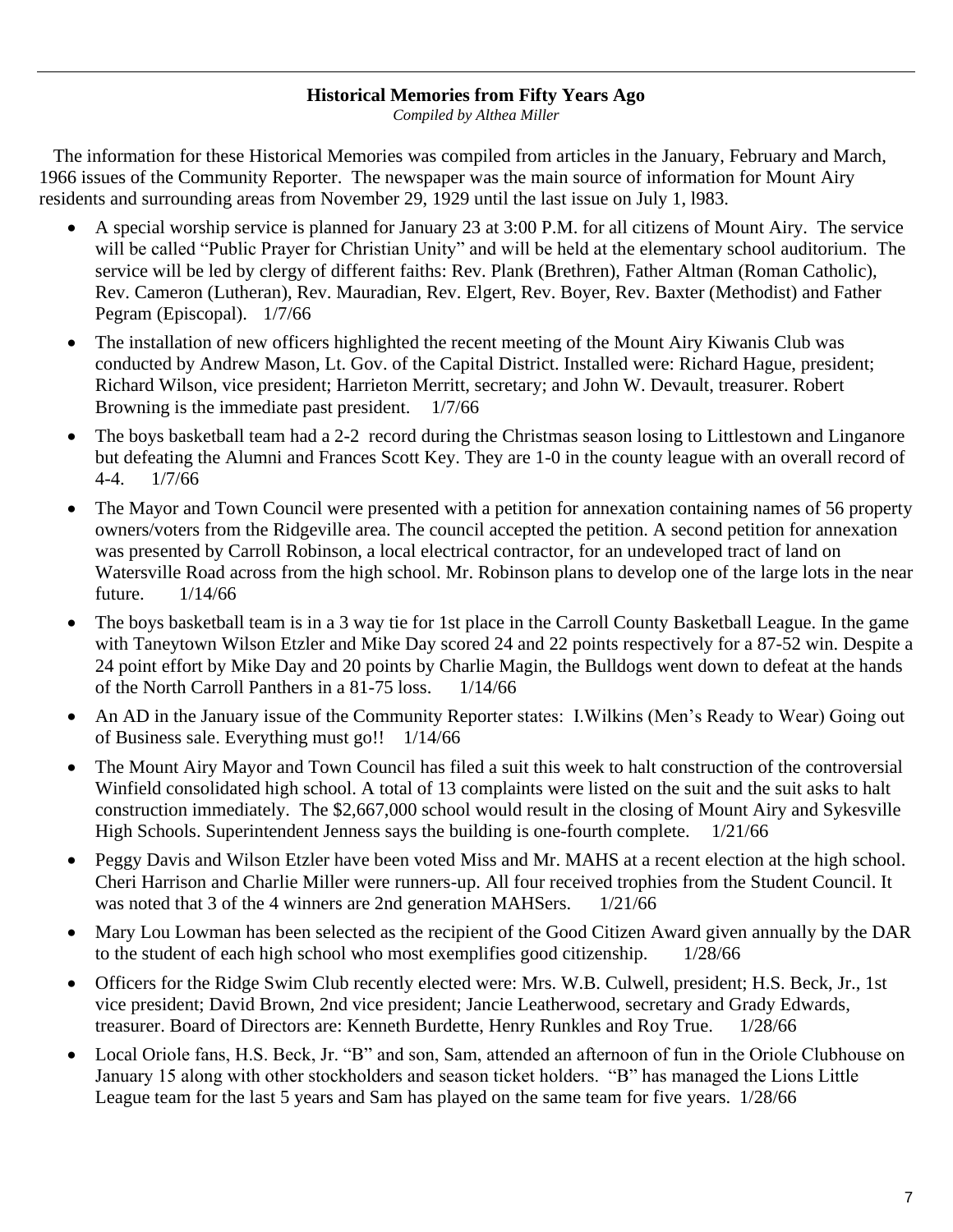# **Historical Memories from Fifty Years Ago (Continued)**

- The engagement of Eileen Hood and Robert Haight has been announced. Both are graduates of MAHS, 1964. Miss Hood is a sophomore at Frostburg State College. Haight is employed by W.H. Davis Co., in Westminster. 1/28/66
- The worst blizzard of the century struck this area last Saturday. A large section of the Eastern Seaboard was in a condition of paralysis several days this week. The blizzard, the third major snowstorm in a week, dropped 16 inches of very powdery snow. Highways drifted about as soon as they were opened. Drifts were 8-10 feet high in places. 2/4/66
- Three members of Scout Troop #460 and members of Calvary Methodist Church earned their God and County Award under the direction of The Rev. C.R. Elgert. The religious award was earned by Gary Merritt, John Simpson and James Smith. 2/4/66
- George E. Thomas has been named Superintendent of Carroll County Schools to succeed Samuel Jenness effective August 1, 1966. 2/11/66
- John Simpson and Tom Muller were awarded the highest rank in Boy Scouts, Eagle Scout, at the annual banquet. 2/11/66
- Mary Lou Lowman has been named a finalist in the 1965-66 National Merit Scholarship Program and Donald Duncan received a Letter of Commendation. Miss Lowman was the first Mount Airy student to achieve Finalist or Semifinalist rating. MAHS has participated since 1956. 2/18/66
- Carol Colburn has been named Mount Airy 1966 Betty Crocker Homemaker of Tomorrow. She scored highest on a written knowledge and attitude examination. Previous winners from MAHS were: Carol Athey (1965), Paula Mullinix (1964) and Carol Arrington (1963). 2/18/66
- Production staff for the PTA play, "You Can't Take it with You," is headed by Mrs. Julia Boller. Her staff includes: Caroline Richards, scene manager; Delbert Beall, stage manager; Edna Bradley, make-up; Grace Mason. Business manager; Millie Runkles, ticket sales; Nancy Alexander, costumes; Tom Muller and John Simpson, prompters; Helen Simpson, publicity and Dorothy Cunningham, special art work. 2/18/66
- With the basketball season coming to an end Coach Fred Baker and Ronnie Pheobus, statistician, have released summaries of achievements of the 1965-66 Bulldogs. The league record was 7-3 and the season record 11-7. Individual scoring honors went to Wilson Etzler (260) and Mike Day (252) with game averages of 14.4 and 14.0. The two placed 5th and 8th in county scoring. 2/25/66
- The following students in the 7th grade are on the honor roll: Pamela Bohrer, Tommy Boller, Steven Brown, Michael Burdette, Karen Burns, George Garver, Francis Hamilton, Stephen Pope, Robert Shaw and Ronald Shaw. 2/25/66
- Several young men met on February 22 and discussed the possibility of bringing a chapter of Jaycees to the Mount Airy area. They met with representatives of the Maryland Jaycees and the Damascus Jaycees who are the sponsoring chapter. A meeting has been set for March 10 in the Lions Den (above Potomac Edison) at 8:00 P.M. All young men between 21 and 36 are urged to be present. If you have questions call: Walter Dennison, 829-1095; Gilbert Buckman. 829-1562; Russ Dennis. 829-1536; Seteve Brown, 829-1499; Dr. Richard Hough, 829-0414. 3/4/66
- An enthusiastic and most gratifying meeting was held March 1 by the Chamber of Commerce. Forty-five people were in attendance in an effort to reactivate the Chamber of Commerce. Acting president Delaine Hobbs and Acting Secretary Lewis Dixon have done an excellent job of reactivating the Chamber. 3/4/66
- Eighteen hundred pair of trousers valued at approximately \$4,680 were stolen from the Mount Airy Pants Factory in a robbery which occurred during the pre-dawn hours of Tuesday. On the same day another apparel establishment was robbed. (Ben's Mens Store in Westminster) where 150 men's suits, 15 coats, 75 ties and 20 boys suits were stolen valued at \$13,500. 3/4/66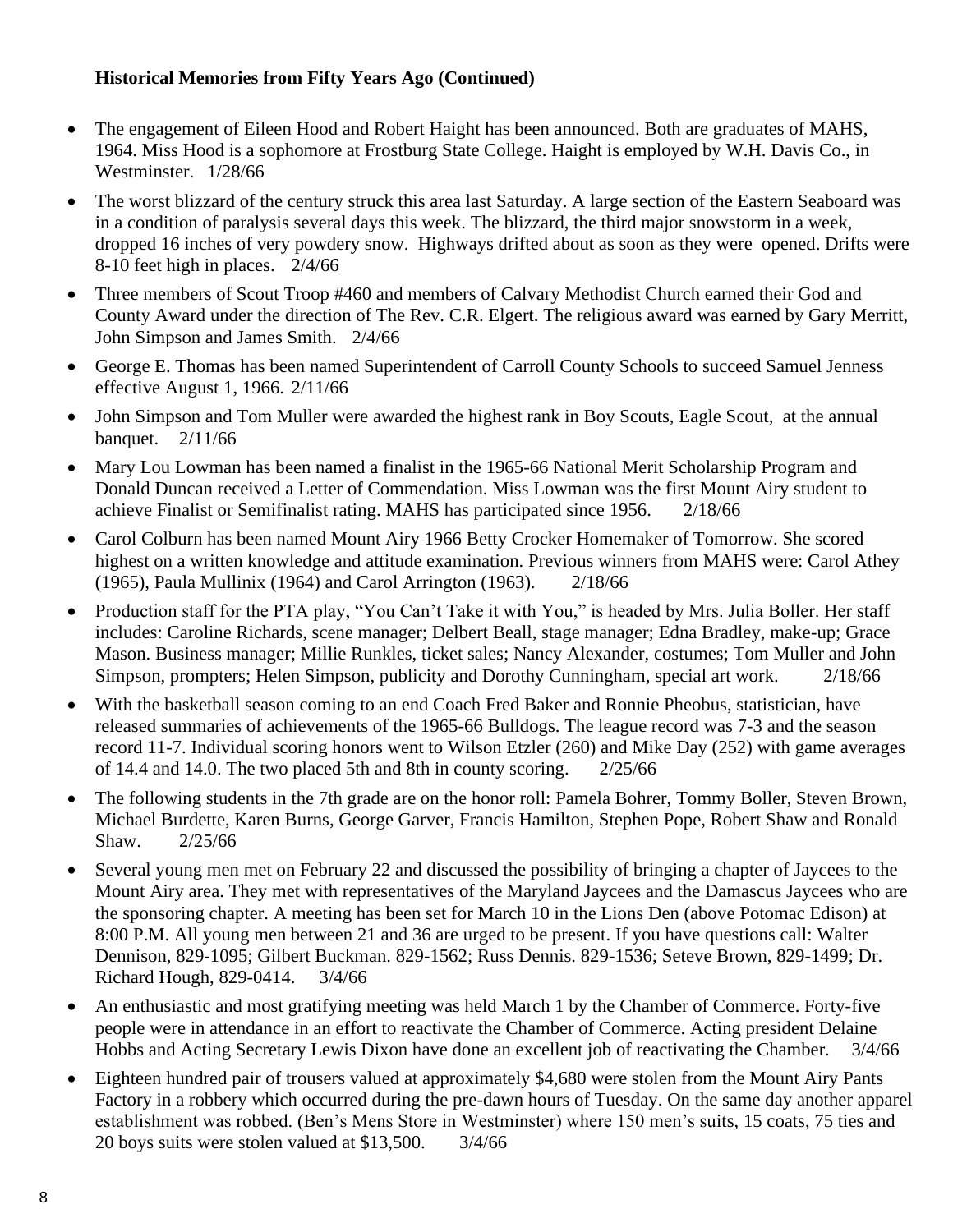# **Historical Memories from Fifty Years Ago (Continued)**

- Dress rehearsals for the PTA play, "You Can't Take it with You," include cast members Lewis Dixon, Melvin Doweary, Bill Moore, Jr., Ellis Leatherwood, Kim Mundy, Wayne Mundy, Judy Warfield, John Steel, Kimberly Brown, Verbert Doweary, Donald Duncan, Yvonne Ogren, Janice Leatherwood and Bob Zentz. Mrs. Nancy Alexander and her committee, Mrs. Brenda Lowman, Mrs. Yvonne Gosnell, Mrs. Marsha Edwards and Mrs. Louise True have been outfitting the cast in clothing of the time. 3/4/66
- The Mayor and Town Council were presented with the sixth and seventh plea for annexation in a span of three months. One was by Dr. Ira Wickner of 70 acres on the north side of Twin Arch Road across from the Fireman's Carnival grounds. The other was for 212 acres by Dr. Emmett Full, local veterinarian, whose tract adjoins that of Dr. Wickner and E.L. Beck who had previously proposed annexation of the balance of his farm. Since one of the requirements for annexation is that at least one line of the tract must adjoin an existing corporate boundary. Dr. Full's farm is dependent upon the prior annexation of either the Beck or Wickner farms. 3/18/66
- Much interest has been shown in the Mount Airy Chanber of Commerce. To date there are 80 paid up members. 3/18/66
- Military funeral rites were conducted on March 2 for Ronald M. Kenny at Warren Methodist Church. Kenny, son of Charles and Madeline Kenny was the first Mount Airy resident to lose his life in the Viet Nam conflict. 3/18/66
- Superior Concrete of Frederick announced the acquisition of a two acre tract of the Beck Poultry Farm on which it plans the construction of a Ready-Mix Concrete Plant on or about the first of April. The site adjoins the Mount Airy Pants Factory. 3/18/66
- Mike Day and Wilson Etzler, mainstays of the 1965-66 Bulldogs have been selected as first stringers on two Carroll County All Star teams: the Hanover Evening Sun and the Carroll County Times. 3/25/66
- Romona Fullerton and Pat Barnes of Dar'Lon Hair Fashions took their Ridgeville Stylists to the International Beauty Show in New York from March 13-16. 3/25/66